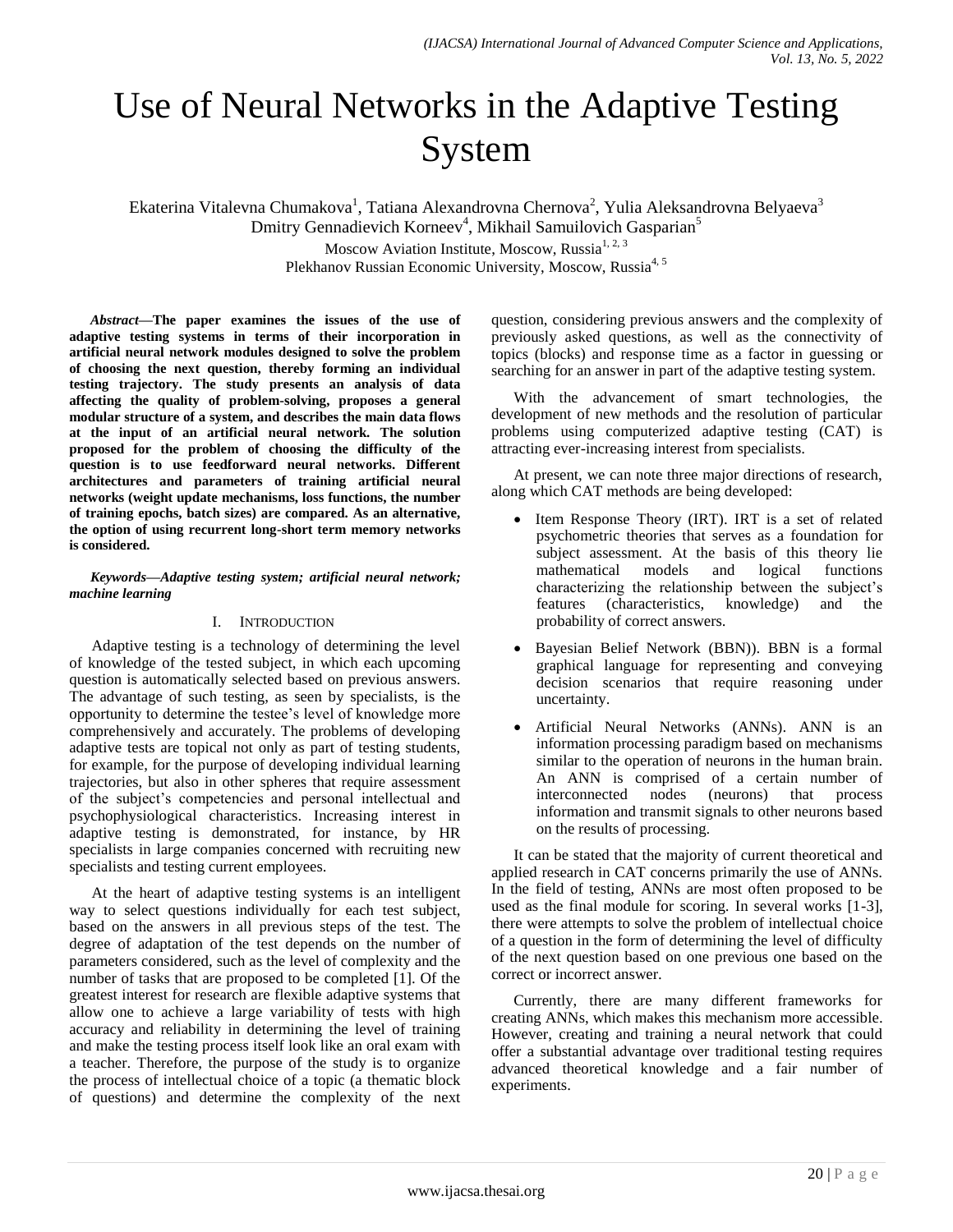At present, researchers do not have a universal approach to creating neural networks for CAT. There arise questions related to the choice of the type and architecture of the network, as well as the number of training examples needed for an acceptable quality of recommendations generated by the network. Contemporary studies only offer general recommendations on these issues. For instance, Golovko and Krasnoproshin [2] suggest quite a large interval of the number of hidden layers.

It is also worth noting the lack of comprehensive works which, having an in-depth look at the entire process of creating a neural network, also describe the applied network learning technologies, which are an important element in ensuring the performance of an ANN.

Approaches to choosing the type of network also vary. Researchers employ both the "classical" feedforward neural networks, in which the signal goes sequentially from layer to layer [3, 4, 5], and recurrent neural networks, in which there is feedback between neurons, and the output signal can be transmitted to the input of the neurons of the previous layer [6]. What should be noted as interesting ideas published in a number of papers is the application of the methods of open systems in the creation of neural networks, in particular, the creation of ANN according to the modular principle [6].

### II. METHODS

In the course of the study, the process of conducting a knowledge test in technical disciplines was analyzed from the point of view of its general organization and the identification of indicators that affect the course of testing. As disciplines, such disciplines as "Databases", "Informatics", and "Computer Graphics", read in different educational institutions for students of different courses and specialties, were chosen, and four teachers acted as experts.

At the initial stage, a classification of the tasks solved by the ANN within the process was carried out. Studies were carried out on the use of various types of networks for solving CAT problems, on the basis of which the types of network architectures for further research were determined. The place of the ANN in the overall structure of the adaptive testing system was determined. As a result, a general modular structure of the system was proposed and the main data flows entering the ANN input were described. To achieve the universality of the approach, i.e. regardless of the subject of the test, the choice of the next question was proposed to be carried out in two stages using two ANNs: to select a topic and select the level of difficulty of a question for a particular topic.

At the next stage, to solve the problem of determining the complexity of the question, a feed-forward network was considered. A comparison was made of various ANN architectures and training parameters (weight update algorithms, loss functions, number of training epochs, packet sizes).

In accordance with the results obtained at the previous stage, it was proposed to use six input neurons, which are fed with normalized average values of the correctness of answers to questions and their complexity, the number of questions already asked, the average time of deviation from the expected response time, the assessment of the answer to the last question asked, and its complexity. At the output of the network there are five output neurons corresponding to the difficulty levels of the questions. Thus, for the simplest feedforward network with one hidden layer of neurons, the 6-m-5 architecture was chosen and, in accordance with general heuristic recommendations, experiments were carried out for m = 9, 12, 15, 18, 21.

All results were obtained using the high-level Keras library, which allows you to quickly start at the initial stages of research and get the first results. SGD, Adam, NAdam and RMSprop implemented in Keras were compared as optimizers to achieve faster convergence. The loss function MSE (mean square error) was used together with the optimizer. Training was carried out on a training set of 1500 sets, which accounted for 80% of the general sample, 10% each were validation and test samples prepared by experts. Traditionally, training was carried out for a large number of epochs (50, 100, 20, 350, and 500), experimentally obtained graphs of accuracy versus the number of epochs for a different number of neurons in the hidden layer to determine the most appropriate architecture. The resulting graphs were constructed using cubic spline interpolation.

In order to determine the effect of the data packet size on the learning process for the 6-12-5 architecture, several experiments were carried out with packets of various sizes (5, 10, 15, 20, 25, 30, 50 and 100) and the optimal size for this task was determined.

Similar training experiments on the same general sample were carried out when switching to network architectures that included two and three hidden layers within 9-21 neurons.

At the final stage, as an alternative, the possibility of using a recurrent ANN LSTM (Long-Short Term Memory) network was considered. In accordance with the feature of this type of network, the number of input neurons was reduced to four, to which the question number, answer score, question complexity, and temporal deviation from the normal were applied. For training, the same tools and approaches were used as in training the feedforward network.

## III. MODULAR STRUCTURE OF THE ADAPTIVE TESTING **SYSTEM**

The main objective solved by an adaptive testing system is the identification of a reliable "profile" of the examinee's knowledge in a particular area. In this case, adaptivity is understood not only as the intellectual selection of questions depending on the level of knowledge demonstrated by the subject, but also the extensibility and universality of the system as a whole [7, 8]. It is thereby clear that such a system has to be constructed by the modular principle, which will ultimately give the structure of the system greater flexibility and versatility.

Of particular interest is the smart selection of the next question. The approaches used in practice differ: assigning the subject an equal number of questions on all topics with different levels of complexity; giving the subject more questions on the topics they made mistakes in; or selecting the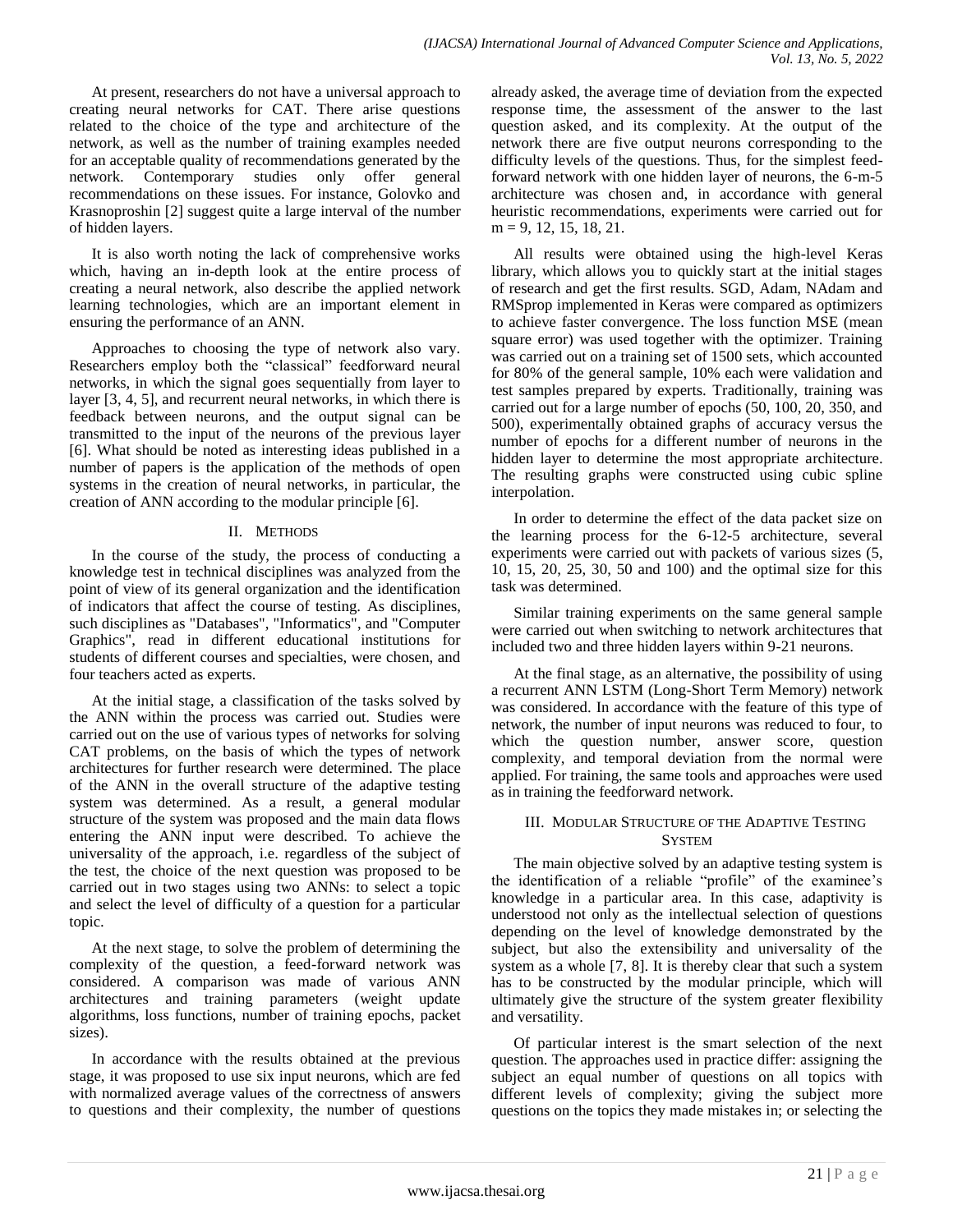questions using a clear preset algorithm [9-13]. In this case, these methods are difficult to regard as smart approaches.

In this paper, by the subject's profile of knowledge in the given area, we understand the level of mastery over the material in each considered topic. The level of mastery has to be determined in accordance with the difficulty of the assigned questions and the accuracy of the given answers. Therefore, all questions from the bank should not only belong to a certain topic but be characterized by a specific level of complexity.

Obtaining a reliable profile of knowledge through testing presupposes selecting the topic and complexity of the question to be assigned next, meaning that the question is selected for a specific subject in view of the number of questions assigned by topic, their association with one another, level of complexity, and the accuracy of answers given at the previous stages. This task is what an ANN is intended to solve.

The choice of the group of the next question is influenced by the following parameters, which serve as input data for the ANN:

The topics of the question assigned previously;

The number of the assigned questions (in each topic);

The difficulty of the assigned questions (in each topic);

The accuracy (grading) of the given answers (by the topics considering the levels of complexity);

The relatedness of the topics to each other;

Response time to the questions assigned previously.

Let us describe the form in which these data can be stored in the system. It is proposed to store a vector (an array with the dimensionality equal to the number of questions assigned) of structures for each test taker containing:

Question – topic, number, difficulty;

Response time, or rather its positive or negative deviation from the expected norm, i.e. the time sufficient to read the question and give a meaningful answer;

Grade – the degree of response accuracy  $(1 -$  correct,  $0$ incorrect).

The relatedness of topics is set via the matrix M[N, N] of coefficients varying in the range from 0 to 1, where  $0 -$  the topics are completely unrelated,  $1$  – related to the highest degree. The coefficient at the intersection of the i-th row and the j-th column shows how related the i-th and the j-th topics are. The matrix is symmetric, with ones on the main diagonal, so the only really significant input values are  $(N^2 - N)/2$ .

With a large number of test questions (30-50), the number of input parameters is not only large but also constantly changes as new answers are given (growing in an arithmetic progression). This creates major challenges in determining the architecture of an ANN, as well as complicates the preparation of training and test data sets and the training process itself. In addition, the number of input parameters also changes when so does the number of questions in the test, which eliminates all possible universality.

To resolve this issue, we use two ANNs, one determining the topic of the next question and the other setting the difficulty level. To preserve the number of input parameters and make it constant, we integrate the ANNs with each other by means of algorithmic modules, which perform preliminary mathematical preparation of input values. The resulting general structure of the testing system, which has a hybrid architecture, is presented in Fig. 1.



Fig. 1. General Scheme of Functioning of the Adaptive Testing System.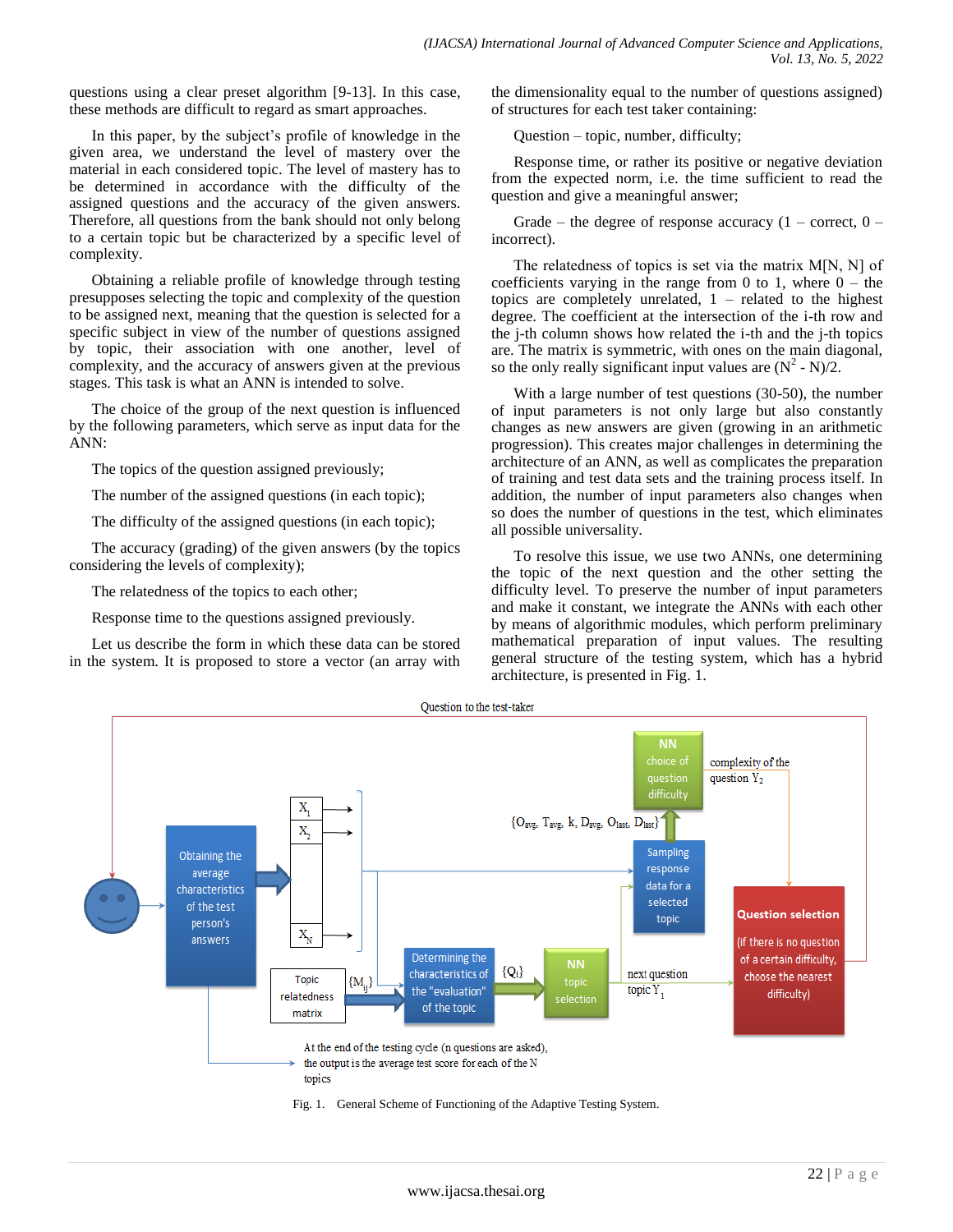In the case of a feedforward neural network, consideration of all answers given to all of the questions is proposed to be performed by inputting in the networks the average parameters of answers for each topic  ${X_i}$ , for which purpose a respective module is included in the system. In the case of a recurrent ANN, the aforementioned module can be absent due to the capacity of the network itself to account for its previous states. In both cases, the number of inputs with a large number of topics is reduced insignificantly, but stays constant at all stages of testing for any number of questions. The efficiency of using particular types of ANNs is suggested to be assessed in further research.

The choice of the topic in the process of creating the individual testing trajectory needs to take into consideration both the subject's answers and the relatedness of the topics in order to, first, test proficiency in the material across different topics and, second, optimize the total number of questions asked in each topic. At the input of the topic selection ANN, it is proposed to put a vector of "assessment" coefficients of the topics  ${Q_i}$ , which are essentially derived by summing up the share of each answer minding the level of difficulty and relatedness of the topics. Mathematically, this can be expressed as the product of the topic connectivity matrix described earlier and the vector of averaged difficultyweighted answers.

Once the topic is selected, the second ANN module should determine the difficulty of the upcoming question based on the averaged data for the already specified topic. The logic of decreasing or increasing the difficulty of questions is laid down during training based on the training sets provided by experts according to the given requirements.

As a result, the test taker receives a question selected from the question bank, the difficulty and topic of which are individually selected depending on the test taker's previous answers.

## IV. NEURAL NETWORK MODULE FOR DETERMINING THE LEVEL OF DIFFICULTY OF A QUESTION

At the first stage, we design and train an ANN module responsible for selecting the difficulty level. Specification of the difficulty of the question after its topic is already selected largely decreases the number of input parameters that can affect the choice of the question. In this case, it is necessary to consider the parameters of the subject's answers only in one specific topic. For this very reason, this ANN module is preceded by the block of selection of the test taker's performance on a specific subject topic.

In the course of the study, the feasibility of using various ANN models was analyzed from the point of the correspondence of this task to the specific class of tasks solved by particular types of ANNs. This task, however, cannot be unequivocally attributed to a single type since, on the one hand, determining the difficulty of the next question is a classification task, i.e. determining the class of difficulty based on the subject's performance, while on the other, this task involves predicting the real level of knowledge based on the previous answers.

Although there are no specific architectures designed to solve classification tasks, the most commonly used type, in this case, is a multilayer feedforward neural network. For tasks based on sequences, a special type of ANN – a recurrent network – is used. It is impossible to determine in advance exactly which of the architectures is best suited for the task. Therefore, we focus on a more detailed study of two variants of networks, specifically:

- A feedforward neural network, in which all layers are connected with one another directly and sequentially – without feedback or delay lines.
- A recurrent Long-Short Term Memory (LSTM) network, which receives information from the previous passes, thereby being capable of learning long-term dependencies.

The well-known and obvious disadvantage of the latter is their high demands for hardware and resources, both in training (the training process takes a significant amount of time) and in startup.

Next, we will more closely consider the option of using a feedforward neural network. To account for all the previous answers on the topic, the number of which at a certain stage can be random, the input fed to the ANN should include the average values of the accuracy of the given answers and the difficulty of the questions, the number of questions already asked, as well as the average deviation from the expected answer time as a kind of indicator of guessing or searching for answers. In addition to the average values, which do not provide complete information for decision-making in this task even for a human, the network input also includes the mark for the last question answered and its complexity.

Thus, the input layer contains 6 neurons, the output layer – depending on the number of question difficulty levels. In our case, there are 5 neurons, which are aggregated into the last layer containing one neuron. For the final determination of the network architecture, it is necessary to determine the number of hidden layers and the number of neurons in them.

Following the recommendations of Golovko and Krasnoproshin [2], for a network with n-m-p architecture and training sample volume L, the number of neurons in the hidden layer should meet the following condition:

$$
log2(p) < m < (L - p) / (n + p + 1)
$$
 (1)

Herein, the upper bound is derived from the condition that the training sample size exceeds the number of adjustable parameters. At the same time, there are heuristic rules according to which the size of the training sample must, at least, by an order of magnitude, exceed the number of adjustable parameters to obtain an error of 10%, and the number of hidden layer neurons must, at least, exceed the size of the input by 1.5-2 times [14].

If the use of a perceptron with one hidden layer fails to provide the required accuracy and generalizability of the network, then a neural network with more than one hidden layer is used. The optimal network architecture is also determined via genetic and evolutionary algorithms, which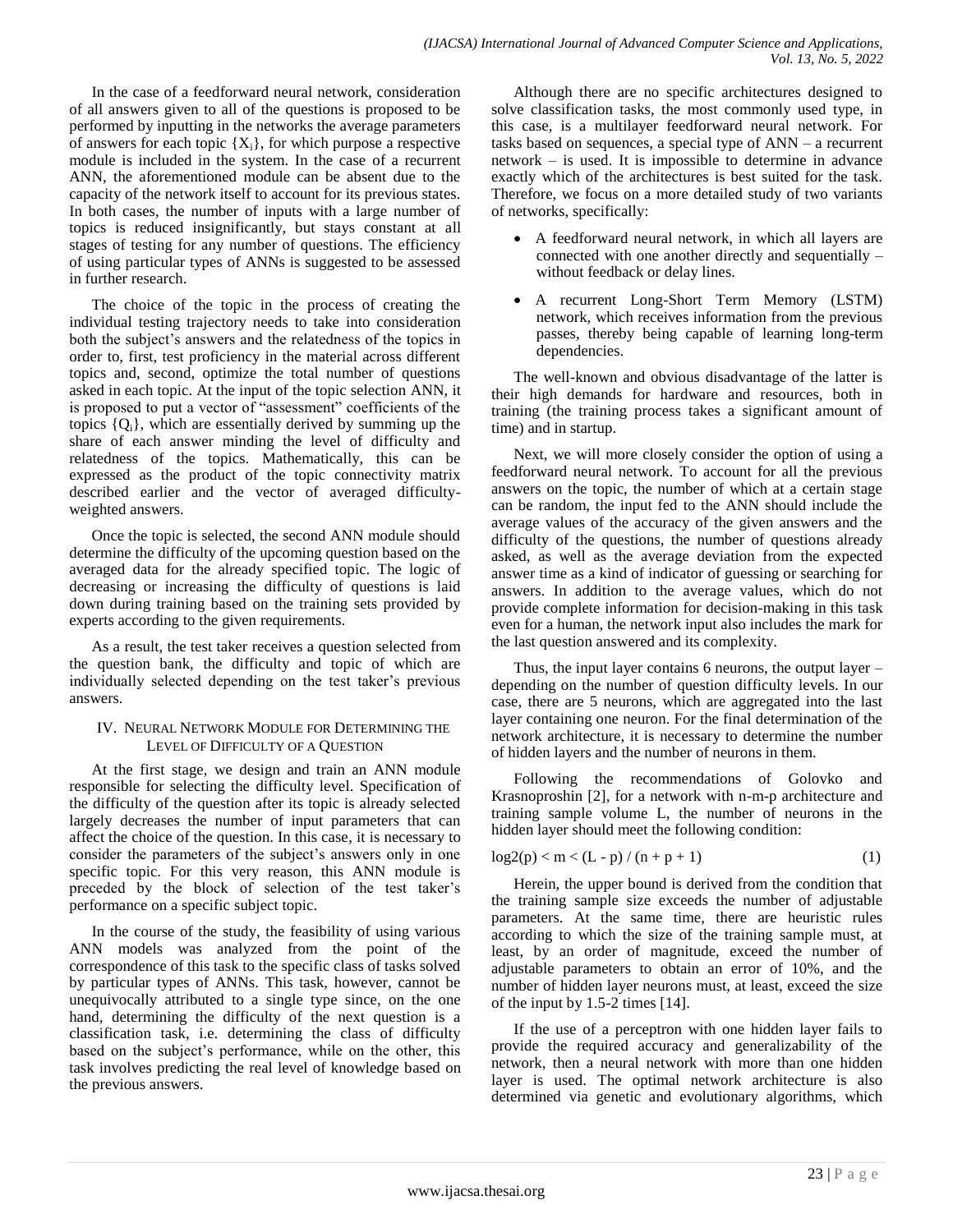have their own practical features and limitations. Therefore, at the first stage, we examine a network with architecture n-m-p, for which m and L should satisfy the conditions described earlier.

Since there are no exact methods for estimating the complexity of the problem to be solved and the learning algorithm, which are the determining factors for choosing the amount of data in machine learning, the sufficient amount of data cannot be determined in advance. On the basis of the above recommendations, it is possible to roughly estimate the required size of the general population of raw data and the number of neurons in a hidden layer. We will proceed from the fact that the minimum number of neurons in a hidden layer should be m=9-12, suggesting that the volume of the training sample should be, on the one hand, L>110-150, and on the other hand,  $L>=1150-1500$ , i.e. an order higher than the number of adjustable parameters for the given m. In the absence of other points of reference, the size of the training sample is set to be 1500 items. According to the generally accepted ratios, the training sample must be 80% of the general population, the verification (validation) sample  $-10\%$ (150 items), and the test (control) sample – 10% (150 observations). For the chosen training set, it is advisable to study a number of architectures for  $m = 9, 12, 15, 18, 21$ neurons.

The requirements taken into account when preparing the samples are that they should contain a sufficient number of unique examples, should not contain duplicates, contradictions, omissions, and anomalous values, and that the numerical ratio of objects of different classes in each sample should be the same as in the initial general population [15].

In particular, the data structure is affected by the method of network learning. In our case, the "teacher – student" method is employed, as this method is the most commonly used for classification and prediction tasks. Training without a teacher is used in statistical and language models, as well as, for example, in the tasks of clustering and data compression, which does not correspond to the conditions of our task.

Two libraries (frameworks) are considered for the ANN modeling – Keras and PyTorch. These libraries differ in the levels of API and the ways of describing and running network training. Nevertheless, they produced similar results for the described network architecture and training on the same training sets. All the presented results are obtained with the Keras library, which makes it possible to easily create networks and simplify testing of training models, offering additional convenience in the initial stages of research and obtaining first results.

The quality of training of the model is determined not only by its structure and training set but a number of training parameters: the weight update algorithm (optimizer), the loss function, the number of training epochs, and batch size. Below we compare the most popular optimization methods, SGD, Adam, NAdam, and RMSprop, implemented in Keras to achieve faster convergence. The analysis shows that for the problem under study, the best results in terms of accuracy are demonstrated by Adam. The MSE loss function (root-meansquare error) is used for all optimizers.

Traditionally, training is performed for a large number of epochs, which is usually determined experimentally and is sufficient to obtain minimal error and high accuracy [16-18]. In this study, the training of networks with different numbers of hidden layer neurons is performed in the span of 50, 100, 200, 350, and 500 epochs. The results reveal dependencies of accuracy on the number of training epochs for networks with different numbers of neurons in the hidden layer, which are presented graphically below (Fig. 2).

The last noted parameter is the batch size (batch size), i.e. the number of examples in the sample run through the network after which the weight coefficients are updated. Keras<br>implements mini-batch gradient descent with the mini-batch gradient descent with the recommended batch size being 32. Meanwhile, the generalization ability can decline not only when the batch size, which is chosen experimentally, is reduced, but also when it is increased, which is due to the inner noise in the gradient estimation [19]. Several experiments with different batch sizes (5, 10, 15, 20, 25, 30, 50, and 100) are conducted for the 6-12- 5 network, resulting in the best generalization ability obtained with a batch size of 50.

The network with the 6-15-5 architecture shows the best accuracy, the obtained learning curves are shown in the graph below (Fig. 3).

An increase of the number of neurons in the hidden layer, the number of hidden layers, and training epochs, as well as mixing the data and change of the learning rate, by means of Keras does not result in an increase in network performance, accuracy rates remain at an average level of 83-85%. The effect of retraining is also not observed. The conclusion from the conducted experiments is that to further improve the accuracy, the general sample of examples needs to be analyzed in terms of the completeness and complexity of the model.

Next, we examine a recurrent network with a similar number of neurons per layer [20, 21]. Proceeding from the fact that an LSTM network processes the temporal sequence of input data while preserving the internal state obtained when processing the previous items, it is not necessary to calculate averaged values to account for all previously received responses. The number of network inputs can be reduced to 4: question number, answer score, question difficulty, and response time deviation from normal. In general, the set of input parameters of the LSTM network will not differ from the previously considered case for the feedforward neural network.

The exception is the form in which training and test sets are presented, each of which, in fact, is a sequence of answers to the questions. In this case, the optimization methods and the functions of activation and evaluation of training results used for the LSTM network will be the same as for the feedforward neural network.

A number of experiments yield similar results (model accuracy of 95% and accuracy on the test sample of 80%) and learning curves, one of which is shown below (Fig. 4). The retraining effect is observed already at 100-150 epochs of training, indicating that the network remembers all the examples and its training requires large samples.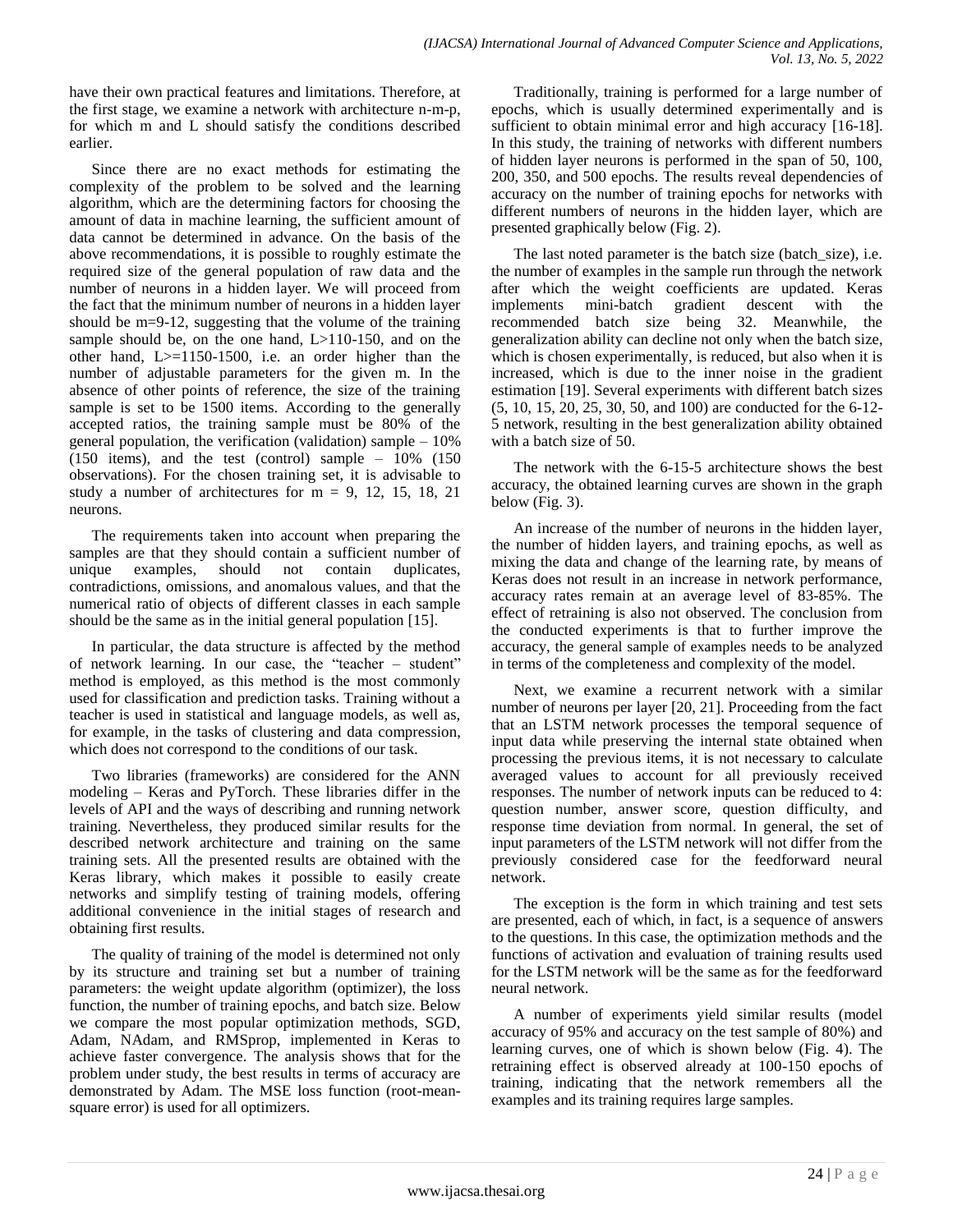

Fig. 2. Dependencies of Accuracy on the Number of Training Epochs for different Numbers of Neurons in the Hidden Layer.



Fig. 3. Learning Curves for Networks with 6-15-5 Architecture.



Fig. 4. LSTM Network Learning Curve.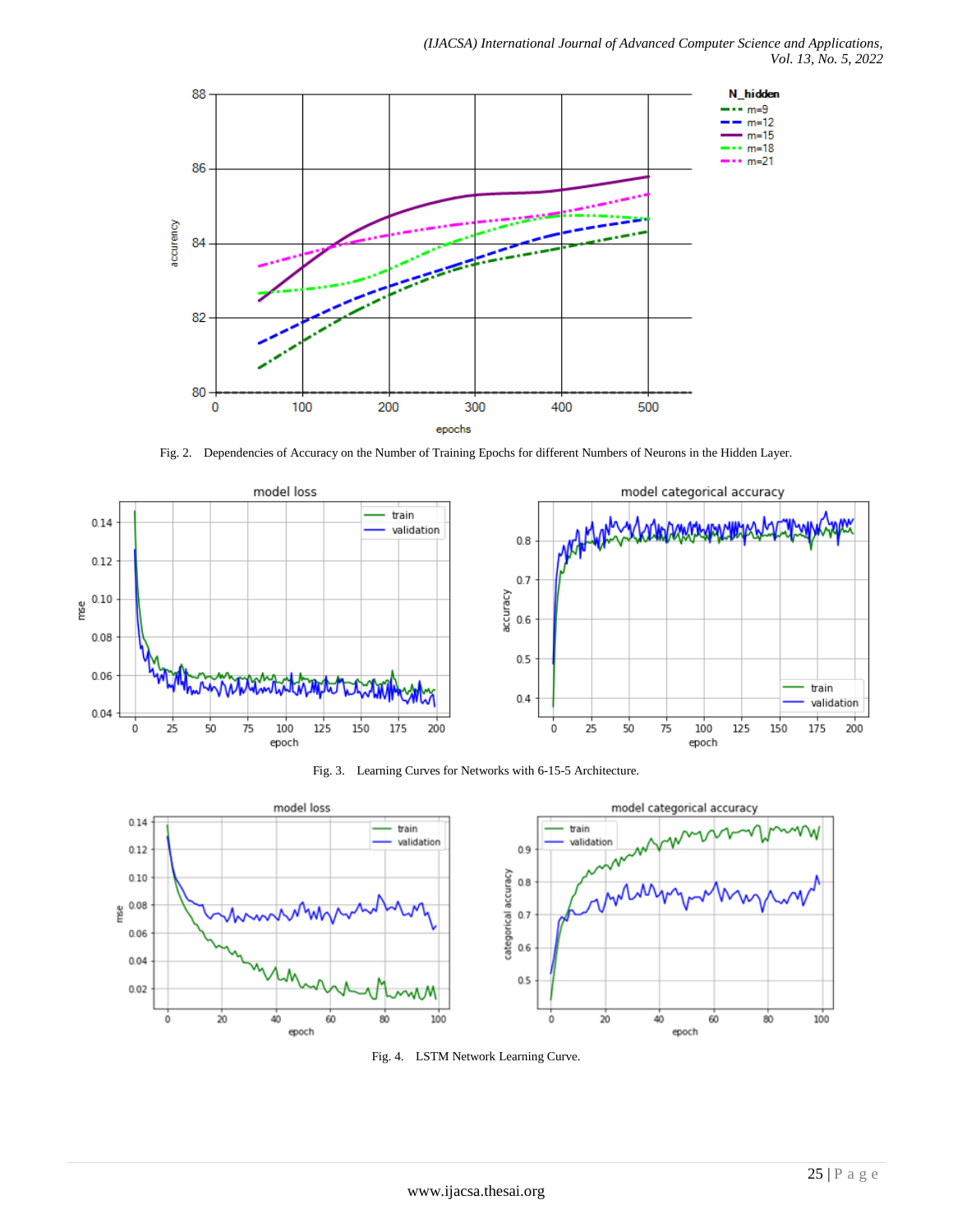It is not necessary to talk about the advantage of one of the types of networks (forward propagation networks and LSTM networks) for solving the problem of determining the next question in adaptive testing problems. Both types of networks require more detailed preparation of the training set. For direct propagation networks, this is primarily due to the complexity of the model, namely, the nature of the network input data – the averaged values of all previous answers. In this case, to complete the description of the model, more unique and consistent training and test cases are required. The form of the input data of the recurrent network is simpler, but the task of determining the complexity of the next answer based on all the previous ones remains, and, therefore, the training data must represent different testing trajectories at different stages. In addition, the number of adjustable parameters is several times greater than that of the direct distribution network, which also increases the requirements for the volume and quality of the training sample. Preliminary analysis of the training set revealed the presence of gaps in certain data ranges, as well as a certain uneven representation, which, if randomly mixed, can lead to learning failures.

#### V. DISCUSSION

In general, based on the study, we can conclude that the obtained accuracy of the direct propagation network of 83- 85% is quite sufficient for its use in the adaptive testing system. A well-known and obvious disadvantage of using LSTMs is their demands on equipment and resources, both during training (the training process takes a significant time) and during startup, in our case, it is supplemented by increased requirements for the training set and, despite the obtained accuracy of 80%, puts questioning the expediency of further study of LSTM networks in solving this problem.

Using this solution to determine the level of complexity of the next question will consider all the answers given to the subjects, the levels of complexity of the questions, as well as the time of answers within each thematic block, and in the future and considering their thematic connection, in contrast to the previously proposed solutions, in which, only one previous test step is considered, and the accuracy for the recurrent network is 75%.

#### VI. CONCLUSION

The paper proposes a new structure for organizing an adaptive testing system based on the use of neural network modules, training of the neural network responsible for determining the level of complexity of the question asked is performed. The results obtained can be used in the construction of the second module of the ANN of the system, which is responsible for choosing a topic.

In addition to selecting the topic of the next question, an ANN can be entrusted with the task of moving to the next test stage (assigning the next question), i.e. deriving a reliable knowledge profile with an individual long test trajectory. The study of this possibility is interesting in terms of how optimal the number of given questions will be, whether the system will not go into infinite test mode, or the tests will be too short.

In addition, it is necessary to answer the question of the need to improve the efficiency of an already implemented network, and, consequently, to conduct research on methods to improve the efficiency of networks, including finer tuning of parameters and learning algorithms, as well as architecture.

In general, the introduction of the proposed tools will allow organizing the process of adaptive testing, with an intelligent selection of questions depending on the demonstrated level of knowledge of the test person to form an individual testing trajectory in order to determine the reliable level of knowledge of the test subject for the optimal number of questions asked.

#### **REFERENCES**

- [1] R. P. Chalmers, "Generating Adaptive and Non-Adaptive Test Interfaces for Multidimensional Item Response Theory Applications", Journal of Statistical Software, vol. 71(5), 2016, pp. 1–38. https://doi.org/10.18637/ jss.v071.i05.
- [2] V. A. Golovko, and V. V. Krasnoproshin, "Neural Network Technologies of Data Processing" [Neirosetevye tekhnologii obrabotki dannykh"], Minsk: BSU, 2017.
- [3] E. Iu. Savchenko, "Application of modified neural network learning algorithms for adaptive testing tasks ["Primenenie modifitsirovannykh algoritmov obucheniia neironnykh setei v zadachakh adaptivnogo testirovaniia"], Nauchniy aspekt, no. 4, 2012. https://na-journal.ru/4- 2012-tehnicheskie-nauki/159-primenenie-modificirovannyh-algoritmovobuchenija-nejronnyh-setej-v-zadachah-adaptivnogo-testirovanija.
- [4] A. Petrovskaya, D. Pavlenko, K. Feofanov, V. Klimov, "Computerization of learning management process as a means of improving the quality of the educational process and student motivation", Procedia Computer Science, vol. 169, 2020, pp. 656-661 https://doi.org/10.1016/j.procs.2020.02.194.
- [5] A. Grigorev, and V. Mamaev, "On the application of neural networks in knowledge testing" ["O primenenii neironnykh setei v testirovanii znanii"], Nauchnoe Priborostroenie, vol. 4, no 26, pp. 77–84, 2016.
- [6] S. Sh. M. Jafri, "Computerized adaptive testing using neural networks", 2007. https://www.researchgate.net/publication/228720628\_Computer ized\_adaptive\_testing\_using\_neural\_networks.
- [7] O. Iu. Nikiforov, "Use of adaptive computer-based testing systems" ["Ispolzovanie adaptivnykh sistem kompiuternogo testirovaniia"], Gumanitarnyye nauchnyye issledovaniya, vol. 4, 2014. https://human. snauka.ru/2014/04/6274.
- D. S. Zhadaev, A. A. Kuzmenko, and V. V. Spasennikov, "Peculiarities of neural network analysis of students' training level in the process of adaptive testing of their professional competencies" ["Osobennosti neirosetevogo analiza urovnia podgotovki studentov v protsesse adaptivnogo testirovaniia ikh professionalnykh kompetentsii"], Vestnik Bryanskogo gosudarstvennogo tekhnicheskogo universiteta, vol. 2, no. 75, pp. 90-98, 2019.
- [9] V. A. Pesoshin, V. V. Zvezdin, A. N. Iliukhin, R. R. Saubanov, and R. R. Saubanov, "Automated testing system as a tool to improve the quality of knowledge assessment" ["Avtomatizirovannaia sistema testirovaniia kak instrument povysheniia kachestva otsenki znanii"], Mashinostroyeniye i komp'yuternyye tekhnologii, vol. 7, pp. 137–142, 2016.
- [10] J. Rodríguez-Cuadrado, D. Delgado-Gómez, J.C. Laria, S. Rodríguez-Cuadrado, "Merged Tree-CAT: A fast method for building precise computerized adaptive tests based on decision trees", Expert Systems with Applications, vol. 143, 1 April 2020, 113066. https://doi.org/ 10.1016/j.eswa.2019.113066.
- [11] D. Pavlenko, L. Barykin, S. Nemeshaev, E. Bezverhny, "Individual approach to knowledge control in learning management system", Procedia Computer Science, vol. 169, 2020, pp. 259-263. https://doi.org/10.1016/j.procs.2020.02.162.
- [12] H. Özyurt, Ö. Özyurt, A. Baki, B. Güven, "Integrating computerized adaptive testing into UZWEBMAT: Implementation of individualized assessment module in an e-learning system", Expert Systems with Applications, vol. 39, Issue 10, August 2012, pp. 9837-9847. https://doi.org/10.1016/j.eswa.2012.02.168.